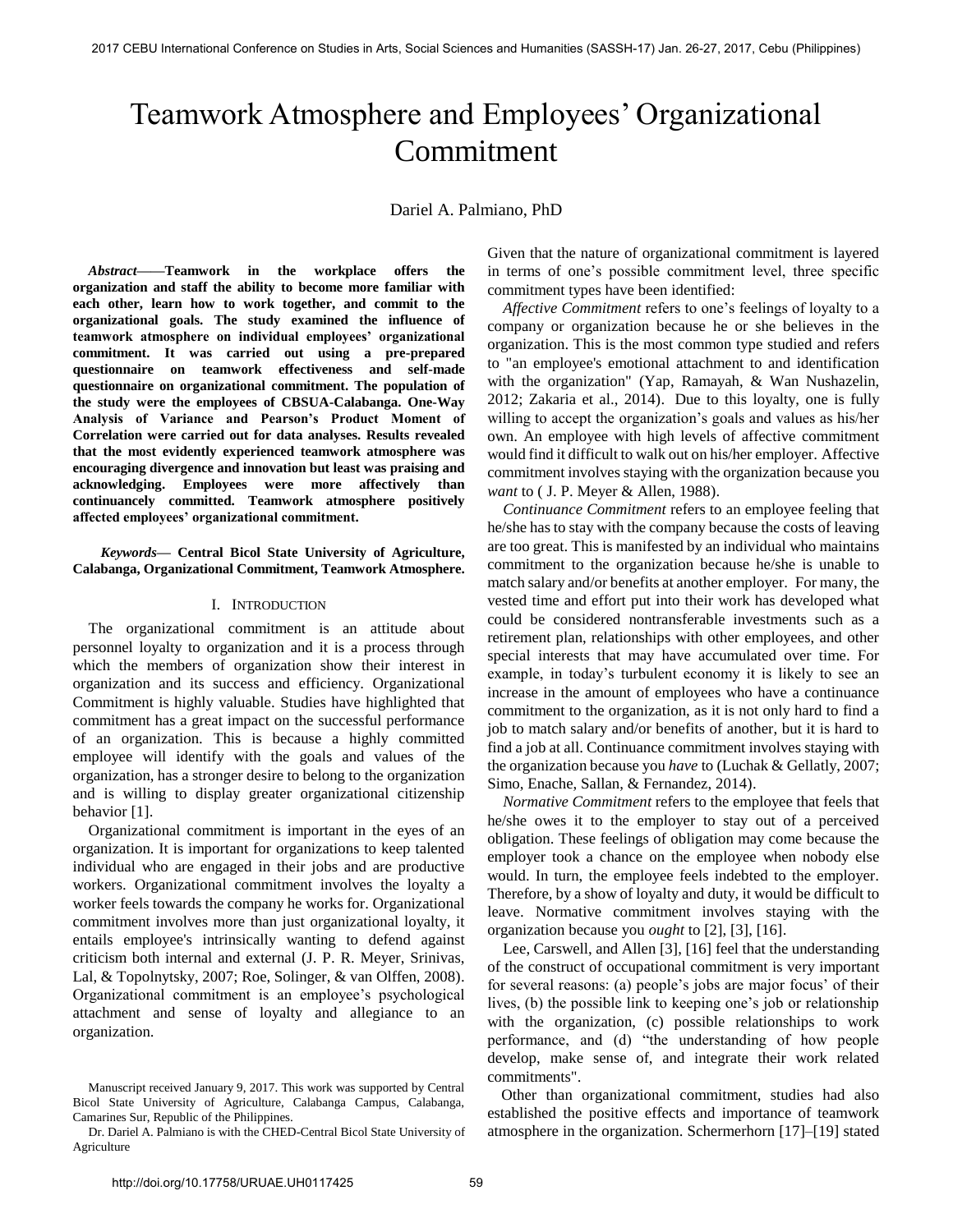that the main teamwork pros are the synergy, which means the creation of a whole that is greater than the sum of its parts, because synergy pools individual talents and efforts to create extraordinary results. While at the same time, teamwork has its advantages, such as social loafing. Social loafing refers to the tendency for individuals to exert less effort when working with the team than when working individually [20], [21].

 Successful teamwork relies upon synergism existing between all team members creating an environment where they are all willing to contribute and participate in order to promote and nurture a positive, effective team environment. Team members must be flexible enough to adapt to cooperative working environments where goals are achieved through collaboration and social interdependence rather than individualized, competitive goals [22]–[24]. More specifically, teamwork are said to contribute to better productivity [25]–[28] or organizational responsiveness and flexibility [29]–[31]. These benefits are often attributed to the positive impact of teams on commitment to the organization [32]–[36].

 Despite the fact that teams are usually expected to improve organizational effectiveness, several challenges exist to teamwork[37]–[39]. Other problems which are visible more to personal experience than in text, such as cultural barriers and communication problems can deter group cohesion [40]–[42]. Another problem teams experience is lack of visible support and commitment from top management [43].

 The preceding, above all, were the motivations of the researcher in his attempt to find out to what extent does teamwork atmosphere influence employees' organizational commitment.

## **Statement of Research Focus**

 The purpose of this quantitative correlational study was to determine what relationship exists between teamwork atmosphere and employee's organizational commitment in Central Bicol State University of Agriculture, Calabanga, Camarines Sur. In addressing this problem, the following research focused were established:

- 1. To find out the level of teamwork effectiveness in CBSUA-Calabanga along eight attributes:
	- a. clarify vision, set targets and boundaries;
	- b. empower and authorize;
	- c. praise and acknowledge;
	- d. maintain vibrant internal communication;
	- e. encourage divergence and innovation;
	- f.champion the team externally;
	- g. share learning and improve; and,
	- h. celebrate and exploit diversity.
- 2. To assess the employees' level of' commitment along:
	- a. affective,
	- b. continuance, and,
	- c. normative.
- 3. To examine if there is any significant difference in respondents' organizational commitment among types.
- 4. To determine how teamwork effectiveness contributes employees' organizational commitment.

## II. MATERIALS AND METHODS

 A cross-sectional survey design was used because it was ''appropriate for describing the status of phenomena or relationships among phenomena at a fixed point," which was the purpose of this descriptive study [44], [45]. In here, the independent variable is teamwork atmosphere. On the other hand, the dependent variable is organizational commitment. Data were gathered through self-administered questionnaires. The questionnaires consisted of two sections. Section A examined the teamwork atmosphere measured along eight attributes. The teamwork atmosphere contains 40-items rated on a five point Likert scale from 'Not at all or very rarely' to 'Very well or all the time'. This was adapted from [http://www.timkemp.co.uk.](http://www.timkemp.co.uk/media/other/19195/teameffectivenessquestionnaire.pdf) Section B assessed employees' organizational commitment measured along three types. This is a researchers-made questionnaire completed through item pooling from various reference materials. Scoring was also based on Likert scaling technique (4-1 points) from 'very low' to 'very high'. There were two groups of respondents, the permanent (16) and the contractual (27) employees. The data for each group were summarized using descriptive measures as mean and ranking (for teamwork atmosphere and organizational commitment level). To test for the relationship between teamwork atmosphere and organizational commitment, Pearson's Product Moment of Correlation was carried out.

## III. RESULTS AND DISCUSSION

 Participants included 27 non teaching personnel and 116 teaching personnel; their ages ranged from 20 to 59 with a mean 33.6 years; only two-thirds of them were female; but, majority of them were college graduate and had been in service for less than 10 years. This demographic audit indicates that employees of CBSUA-Calabanga are of middle age, predominantly female, mostly married and new in the orgazanition.

 Among the attributes of teamwork atmosphere (Table 1), the same patterns of experiences were observed among respondents. Both had very well experienced encouraging divergence and innovation (4.11), maintaining vibrant and intenal communication (4.08), and celebrating and exploiting diversity (4.02) in the organization. However, they least experienced championing the team externally (3.93), clarifying, vision, setting targets and boundaries (3.91), and praising and acknowledging (3.89).

| <b>Attributes</b>                                           | Weighted<br>Mean | <i>Interpretation</i> |
|-------------------------------------------------------------|------------------|-----------------------|
| Encouraging divergence and<br>innovation                    | 4.11             | U                     |
| Maintaining vibrant internal<br>communication               | 4.08             | U                     |
| exploiting<br>Celebrating and<br>diversity                  | 4.02             | U                     |
| Sharing<br>learning<br>and<br>improving                     | 3.98             | U                     |
| <b>Empowering and Authorizing</b>                           | 3.97             | U                     |
| Championing<br>the<br>team<br>externally                    | 3.93             | U                     |
| vision,<br>Clarifying.<br>setting<br>targets and boundaries | 3.91             | U                     |
| Praising and acknowledging                                  | 3.89             | U                     |
| <b>Composite Mean</b>                                       | 3.99             | U                     |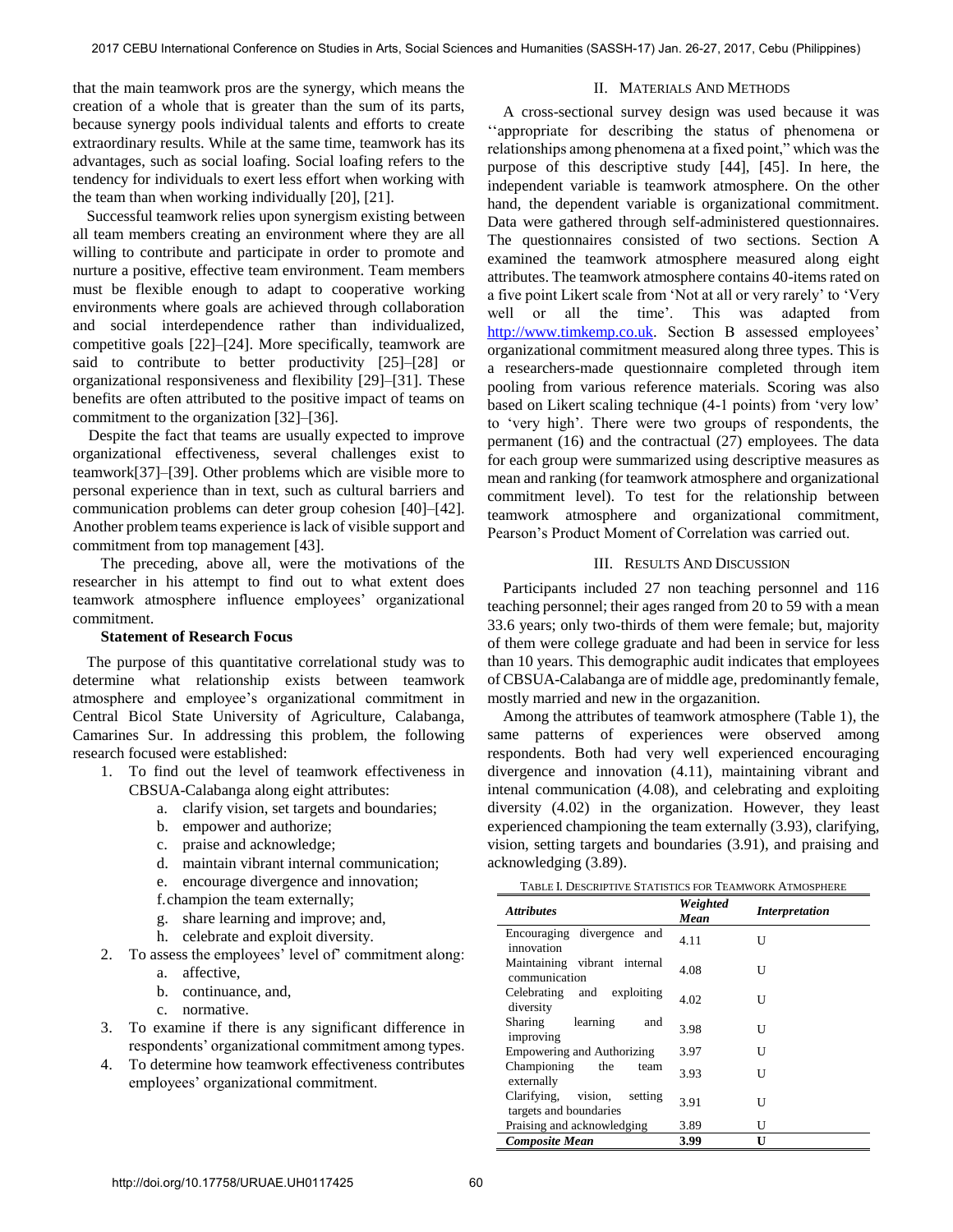This indicates that while the organization is capitalizing on creativity, welcoming new ideas, or thinking how things might be done better, it might have failed to let its people feel valued for what they are and what they contribute. This finding was in consonance with Slechta [46]–[49] four essential components that are keeping most effective team and team members: 1) Positive Culture, emphasize on managers should always make expectation to team and when delegating must empower and give authority each team member for decision making, support and back up their decision. 2) *Give recognition*, make as a regularly event as a positive recognition for employee success, rate from improved, continued to outstanding performances 3) *Positive Feedback*, provide regular basis informal feedback consist of recognition or informal praise and congratulation of the employees, while formal feedback consist of planned report and evaluation that measure outcomes and repeated action of the performance desired, and lastly, 4) *Provide opportunities*, help individual employee to plan for career development challenges and share how their career goals can help the organization in the achievement of its long-term goals.

 Comparative analyses of the personnel commitment level (Table 2) disclosed that teaching personnel are more affectively and normatively committed than continuancely committed the non-teaching personnel. While both of them manifested the same level of normative commitment. On the whole, however, the highest level of commitment of the respondents was on affective (3.24); whereas, the least was contunance (2.94).

TABLE II. DESCRIPTIVE STATISTICS FOR ORGANIZATIONAL COMMITMENT

| <b>Types of Commitment</b> | Weighted<br>Mean | <i>Interpretation</i> |
|----------------------------|------------------|-----------------------|
| Affective                  | 3.24             | VH.                   |
| Normative                  | 3.08             | н                     |
| Continuance                | 2.94             | H                     |
| <b>Composite Mean</b>      | 3.09             | Н                     |

 This means that CBSUA employees stay with their organization more because they want to do so than they need to do so. This is congruent with Hosseini's [50] definition of organizational commitment as an attitude about personnel loyalty to organization and it is a process through which the members of organization show their interest in organization and its success and efficiency. This is because a highly committed employee will identify with the goals and values of the organization, has a stronger desire to belong to the organization and is willing to display greater organizational citizenship behavior.

 The ANOVA test (Table 3) showed that there was a significant difference among the types of commitment. Thus, Scheffe's *post hoc test* was performed to determine where lies the difference difference between types. Among comparisons, only one was found significaant, the difference between affective and continuance commitment (MD=.30500\* ; Sig.= .018).

This means that while the level of affective and continuance were one and the same. The distance between affective and continuance was noted be substantial, hence, not just numeric. The affectively committed employee remains within the organization because it appeals to the individual. This occurs because the employee feels devoted to the organization. Also, people who progress in a career with a particular organization usually acquire more organizational commitment than those who join along the way [51]–[54].

TABLE III. COMPARISON OF THE LEVEL OF EMPLOYEES' ORGANIZATIONAL

| <b>COMMITMENT</b>        |                          |                          |               |                           |              |
|--------------------------|--------------------------|--------------------------|---------------|---------------------------|--------------|
| <b>Source</b>            | Sum of<br><b>Squares</b> | df                       | Mean<br>Range | F                         | Sig          |
| <b>Between</b><br>Groups | .093                     | $\overline{c}$           | .047          | $20.416*$                 | .018         |
| Within<br>Groups         | .007                     | 3                        | .002          |                           |              |
| <b>Total</b>             | .100                     | 5                        |               |                           |              |
| (I)<br><b>Types</b>      | (J)                      | <b>Types</b>             |               | Mean<br><b>Difference</b> | <b>Sig</b>   |
| Affective                |                          | Normative<br>Continuance |               | .16500<br>$.30500*$       | .090<br>.018 |
| Normative                |                          | Affective<br>Continuance |               | $-16500$<br>.14000        | .090<br>.132 |
| Continuance              |                          | Affective<br>Normative   |               | $-.30500$<br>$-.14000$    | .018<br>.132 |
|                          |                          |                          |               |                           |              |

\**p* < .05. \*\**p* < .01. \*\*\**p* < .001.

 In the relationship between teamwork athmosphere and organizational commitement (Table 4), empowering and authorizing (r=.636) as well as maintaining vibrant internal communication (r=.525) had the highest correlations and made the most contribution to affective commitment, followed by praising and acknowledging (r=.508), sharing learning and improve (r=.496) than clarifying vision, setting targets and boundaries which had the least influence on normative  $(r=154)$ and continuance commitment (r=.277).

| TABLE IV. RELATIONSHIP BETWEEN TEAMWORK ATMOSPHERE |
|----------------------------------------------------|
| AND ORGANIZATIONAL COMMITMENT                      |

| $.383*$<br>Affective<br>.011<br>Clarify vision, set<br>Continuance<br>.277<br>.073<br>targets and boundaries<br>Normative<br>.154<br>.325<br>.636<br>Affective<br>.000<br>Empower and<br>.471<br>Continuance<br>.001<br>authorize<br>$.410^{**}$<br>Normative<br>.006<br>$.508***$<br>Affective<br>.001<br>Praise and<br>$.335*$<br>Continuance<br>.028<br>acknowledge<br>.336<br>Normative<br>.028<br>$.525***$<br>Maintain vibrant<br>Affective<br>.000<br>$.310^{4}$<br>Continuance<br>internal<br>.043<br>$.308$ <sup>*</sup><br>communication<br>Normative<br>.044<br>$.392**$<br>Affective<br>.009<br>Encourage divergence<br>$.320^{*}$<br>Continuance<br>.037<br>and innovation | (I)<br>Teamwork                 | (J) Commitment | $\bf{R}$ | Sig. |
|-----------------------------------------------------------------------------------------------------------------------------------------------------------------------------------------------------------------------------------------------------------------------------------------------------------------------------------------------------------------------------------------------------------------------------------------------------------------------------------------------------------------------------------------------------------------------------------------------------------------------------------------------------------------------------------------|---------------------------------|----------------|----------|------|
|                                                                                                                                                                                                                                                                                                                                                                                                                                                                                                                                                                                                                                                                                         |                                 |                |          |      |
|                                                                                                                                                                                                                                                                                                                                                                                                                                                                                                                                                                                                                                                                                         |                                 |                |          |      |
|                                                                                                                                                                                                                                                                                                                                                                                                                                                                                                                                                                                                                                                                                         |                                 |                |          |      |
|                                                                                                                                                                                                                                                                                                                                                                                                                                                                                                                                                                                                                                                                                         |                                 |                |          |      |
|                                                                                                                                                                                                                                                                                                                                                                                                                                                                                                                                                                                                                                                                                         |                                 |                |          |      |
|                                                                                                                                                                                                                                                                                                                                                                                                                                                                                                                                                                                                                                                                                         |                                 |                |          |      |
|                                                                                                                                                                                                                                                                                                                                                                                                                                                                                                                                                                                                                                                                                         |                                 |                |          |      |
|                                                                                                                                                                                                                                                                                                                                                                                                                                                                                                                                                                                                                                                                                         |                                 |                |          |      |
|                                                                                                                                                                                                                                                                                                                                                                                                                                                                                                                                                                                                                                                                                         |                                 |                |          |      |
|                                                                                                                                                                                                                                                                                                                                                                                                                                                                                                                                                                                                                                                                                         |                                 |                |          |      |
|                                                                                                                                                                                                                                                                                                                                                                                                                                                                                                                                                                                                                                                                                         |                                 |                |          |      |
|                                                                                                                                                                                                                                                                                                                                                                                                                                                                                                                                                                                                                                                                                         |                                 |                |          |      |
|                                                                                                                                                                                                                                                                                                                                                                                                                                                                                                                                                                                                                                                                                         |                                 |                |          |      |
|                                                                                                                                                                                                                                                                                                                                                                                                                                                                                                                                                                                                                                                                                         |                                 |                |          |      |
| Normative<br>.296<br>.054                                                                                                                                                                                                                                                                                                                                                                                                                                                                                                                                                                                                                                                               |                                 |                |          |      |
| $.436*$<br>Affective<br>.003                                                                                                                                                                                                                                                                                                                                                                                                                                                                                                                                                                                                                                                            |                                 |                |          |      |
| $.311*$<br>Continuance<br>.042                                                                                                                                                                                                                                                                                                                                                                                                                                                                                                                                                                                                                                                          | Champion the team<br>externally |                |          |      |
| .346<br>Normative<br>.023                                                                                                                                                                                                                                                                                                                                                                                                                                                                                                                                                                                                                                                               |                                 |                |          |      |
| $.496^{\bullet\bullet\bullet\bullet}$<br>Affective<br>.001                                                                                                                                                                                                                                                                                                                                                                                                                                                                                                                                                                                                                              | Share learning and<br>improve   |                |          |      |
| $.495***$<br>Continuance<br>.001                                                                                                                                                                                                                                                                                                                                                                                                                                                                                                                                                                                                                                                        |                                 |                |          |      |
| $.422$ <sup>*</sup><br>Normative<br>.005                                                                                                                                                                                                                                                                                                                                                                                                                                                                                                                                                                                                                                                |                                 |                |          |      |
| $.486***$<br>Affective<br>.001                                                                                                                                                                                                                                                                                                                                                                                                                                                                                                                                                                                                                                                          | Celebrate and exploit           |                |          |      |
| $.382^*$<br>Continuance<br>.011                                                                                                                                                                                                                                                                                                                                                                                                                                                                                                                                                                                                                                                         |                                 |                |          |      |
| diversity<br>$.356^{*}$<br>Normative<br>.019                                                                                                                                                                                                                                                                                                                                                                                                                                                                                                                                                                                                                                            |                                 |                |          |      |

\**p* < .05. \*\**p* < .01. \*\*\**p* < .001.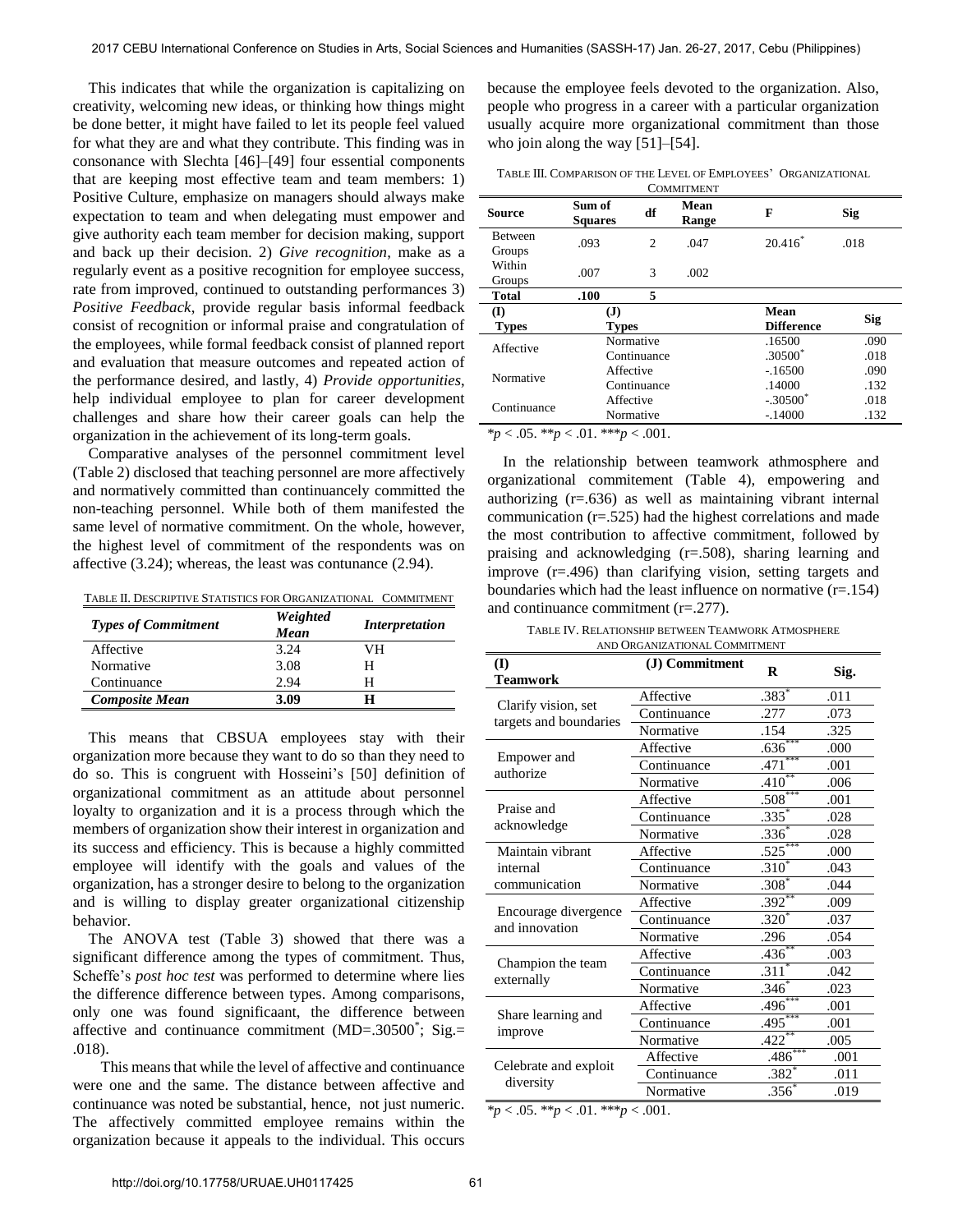These findings revealed that empowerment and communication are influential factors in maintaining employees' emotional attachments to, identification with, as well as involvement with the organization. David [55] mentioned empowered employees have an increased sense of ownership, thus create happier employees that tend to be more proactive and willing to embrace change. The group of employees felt in control of their destinies and more eager about their roles and passionate about success, which is all good for the company performance. Emmanuel [56] stated that empowerment plays significant role in employee's satisfaction thus promoting performance in organizations. Another benefit of empowerment, Lashon [57] emphasized employers or leaders using the minds of their employees, this able to help them to meet projected goals and objectives a lot faster because more people working toward them. Ability delegation of certain responsibilities to employees will allow leader more time to focus on the areas needed more attention.

In addition, in the high performance organization, employees are required to understand their responsibilities and contribution to desired results. Open communication and continuous learning believes to promoting quality performance and effective teamwork as well as harmonious working environment among employee [58].

## **Limitations of the Study**

 One of the study limitations involved a cross-sectional design. Although, this design was chosen only to develop an initial description of the atmosphere of teamwork as well as measure of commitment level in CBSUA-Calabanga. before beginning a longitudinal study that would be more complex in design and more expensive to conduct. Another was that the study has focused only to Calabanga Campus thereby limiting the generalizability of the results obtained.

## IV. RECOMMENDATIONS

 In future it is recommended that the administration should try to understand the importance of acknowledging bahavior, praising both achievements and efforts of its people, putting some effort into building a relationship among them. Also to further increase organizational commitment, the administration could capitalize and invest on employee engagment in collective goal setting, fair treatment, leadership by example, as well as positive working environment. Further, the authors recommended that further investigation should be conducted by other practitioners and researchers. Further research may be conducted in other campuses in order to validate the findings of this study. In particular, researchers are encouraged to examine the antecedents, constructs of employee organizational commitment variable other than teamwork atmosphere. Longitudinal study could be explored by other researhers to highlight the strenghts and weaknesses of teamwork atmosphere in an organization.

### ACKNOWLEDGMENT

 The researcher expresses his sincere and profound gratitude to all those who have helped and contributed to the completion of this manuscript. To Dr. Geogina J. Bordado, CBSUA-President; Prof. Arthur Estrella, University Research Director; Dr. Helen L. Madela, Campus Administrator and to all the student respondents for your time support.

 And above all to our family and loved ones for their encouragement, love, and inspiration and to Almighty Lord, for His many blessings and graces, the researchers are forever indebted.

#### V. REFERENCES

- [1] [R. H. Moorman, B. P. Niehoff, and D. W. Organ, "Treating employees](https://doi.org/10.1007/BF01419445)  [fairly and organizational citizenship behavior: Sorting the effects of job](https://doi.org/10.1007/BF01419445)  [satisfaction, organizational commitment, and procedural justice," Empl.](https://doi.org/10.1007/BF01419445)  [Responsib. Rights J., vol. 6, no. 3, pp. 209–225, 1993.](https://doi.org/10.1007/BF01419445) <https://doi.org/10.1007/BF01419445>
- [2] [J. P. R. Meyer, E. S. Srinivas, J. B. Lal, and L. Topolnytsky, "Employee](https://doi.org/10.1348/096317906X118685)  [commitment and support for an organizational change: Test of the](https://doi.org/10.1348/096317906X118685)  [three-component model in two cultures," J. Occup. Organ. Psychol., vol.](https://doi.org/10.1348/096317906X118685)  [80, no. 2, pp. 185–211, 2007.](https://doi.org/10.1348/096317906X118685)  <https://doi.org/10.1348/096317906X118685>
- [3] [R. A. Roe, O. N. Solinger, and W. van Olffen, "Beyond the](https://doi.org/10.1037/0021-9010.93.1.70)  [three-component model of organizational commitment.," J. Appl.](https://doi.org/10.1037/0021-9010.93.1.70)  [Psychol., vol. 93, no. 1, pp. 70–83, 2008.](https://doi.org/10.1037/0021-9010.93.1.70)  <https://doi.org/10.1037/0021-9010.93.1.70>
- L. Herscovitch and J. P. Meyer, "Commitment to Organizational Change: [Extension of a Tthree-Component Model," J. Appl. Psychol., vol. 87, no.](https://doi.org/10.1037/0021-9010.87.3.474)  [3, pp. 474–487, 2002.](https://doi.org/10.1037/0021-9010.87.3.474)  <https://doi.org/10.1037/0021-9010.87.3.474>
- [5] [I. Zakaria, B. A. Rahman, A. K. Othman, N. A. M. Yunus, M. R.](https://doi.org/10.1016/j.sbspro.2014.03.643)  [Dzulkipli, and M. A. F. Osman., "The Relationship between Loyalty](https://doi.org/10.1016/j.sbspro.2014.03.643)  [Program, Customer Satisfaction and Customer Loyalty in Retail Industry:](https://doi.org/10.1016/j.sbspro.2014.03.643)  [A Case Study," Procedia - Soc. Behav. Sci., vol. 129, pp. 23–30, 2014.](https://doi.org/10.1016/j.sbspro.2014.03.643)  <https://doi.org/10.1016/j.sbspro.2014.03.643>
- [6] M. Xue, P. T. Harker, and G. R. Heim, "Website Efficiency, Customer Satisfaction and Customer Loyalty: A Customer Value Driven Perspective," Oper. Inf. Manag. Dep., no. December, pp. 1–35, 2000.
- [7] [W.-M. Hur, Y. Kim, and K. Park, "Assessing the Effects of Perceived](https://doi.org/10.1002/csr.1280)  Value and Satisfaction on Customer Loyalty: A 'Green' Perspective.,' [Corp. Soc. Responsib. Environ. Manag., vol. 20, no. 3, pp. 146–156,](https://doi.org/10.1002/csr.1280)  [2013.](https://doi.org/10.1002/csr.1280) <https://doi.org/10.1002/csr.1280>
- [8] [B. W. Yap, T. Ramayah, and W. S. Wan Nushazelin, "Satisfaction and](https://doi.org/10.1108/17515631211246221)  [trust on customer loyalty: a PLS approach," Bus. Strateg. Ser., vol. 13, no.](https://doi.org/10.1108/17515631211246221)  [4, pp. 154–167, 2012.](https://doi.org/10.1108/17515631211246221) 
	- <https://doi.org/10.1108/17515631211246221>
- [9] [J. P. Meyer and N. J. Allen, "Links between work experiences and](https://doi.org/10.1111/j.2044-8325.1988.tb00284.x)  [organizational commitment during the first year of employment: A](https://doi.org/10.1111/j.2044-8325.1988.tb00284.x)  [longitudinal analysis," J. Occup. Psychol., vol. 61, no. 3, pp. 195–209,](https://doi.org/10.1111/j.2044-8325.1988.tb00284.x)  [1988.](https://doi.org/10.1111/j.2044-8325.1988.tb00284.x)

<https://doi.org/10.1111/j.2044-8325.1988.tb00284.x>

- [10] [J. P. Meyer, D. R. Bobocel, and N. J. Allen, "Development of](https://doi.org/10.1177/014920639101700406)  [Organizational Commitment During the First Year of Employment: A](https://doi.org/10.1177/014920639101700406)  [Longitudinal Study of Pre- and Post-Entry Influences," J. Manage., vol.](https://doi.org/10.1177/014920639101700406)  [17, no. 4, pp. 717–733, 1991.](https://doi.org/10.1177/014920639101700406)  <https://doi.org/10.1177/014920639101700406>
- [11] [J. Meyer, D. Bobocel, and N. Allen, "Development of organizational](https://doi.org/10.1177/014920639101700406)  [commitment during the first year of employment: A longitudinal study of](https://doi.org/10.1177/014920639101700406)  [pre-and post-entry influences," J. Manage., vol. 17, no. 4, pp. 717–733,](https://doi.org/10.1177/014920639101700406)  [1991.](https://doi.org/10.1177/014920639101700406)

<https://doi.org/10.1177/014920639101700406>

<https://doi.org/10.1037/1076-8998.5.2.256>

[12] J. F. Brett, W. L. Cron, and J. W. Slocum, "Economic Dependency on [Work: a Moderator of the Relationship Between Organizational](https://doi.org/10.2307/256735)  [Commitment and Performance.," Acad. Manag. J., vol. 38, no. 1, pp.](https://doi.org/10.2307/256735)  [261–271, 1995.](https://doi.org/10.2307/256735) 

<https://doi.org/10.2307/256735> [13] J. de Jonge, M. M. E. N. Reuvers, I. L. D. Houtman, P. M. Bongers, and [M. A. J. Kompier, "Linear and nonlinear relations between psychosocial](https://doi.org/10.1037/1076-8998.5.2.256)  [job characteristics, subjective outcomes, and sickness absence: Baseline](https://doi.org/10.1037/1076-8998.5.2.256)  [results from SMASH," J. Occup. Health Psychol., vol. 5, no. 2, pp.](https://doi.org/10.1037/1076-8998.5.2.256) 

[256–268, 2000.](https://doi.org/10.1037/1076-8998.5.2.256)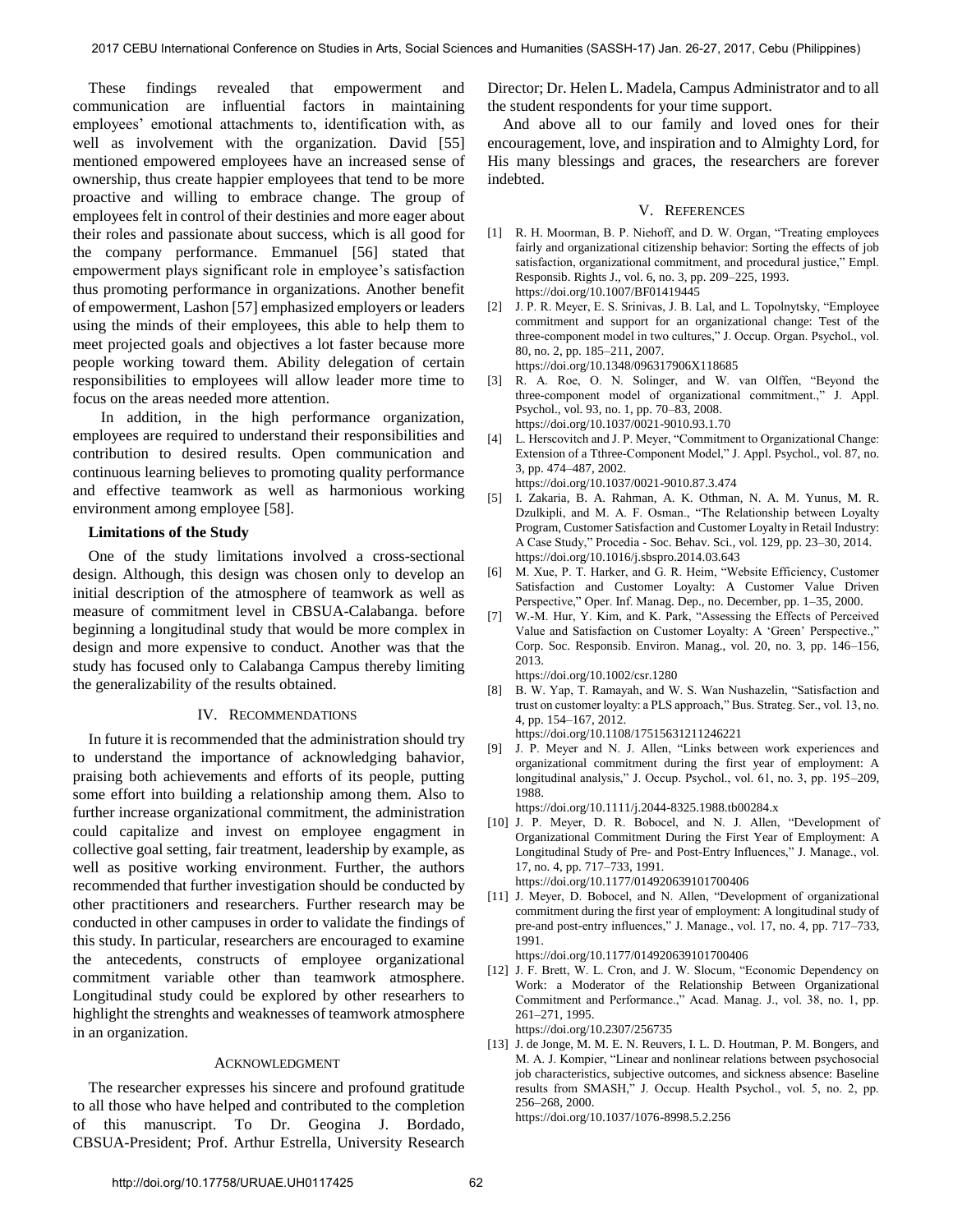- [14] A. A. Luchak and I. R. Gellatly, "A comparison of linear and nonlinear [relations between organizational commitment and work outcomes.," J.](https://doi.org/10.1037/0021-9010.92.3.786)  [Appl. Psychol., vol. 92, no. 3, pp. 786–793, 2007.](https://doi.org/10.1037/0021-9010.92.3.786)  <https://doi.org/10.1037/0021-9010.92.3.786>
- [15] P. Simo, M. Enache, J. M. Sallan, and V. Fernandez, "Relations between [organizational commitment and focal and discretionary behaviours,"](https://doi.org/10.1080/02642069.2014.871534)  [Serv. Ind. J., vol. 34, no. 5, pp. 422–438, 2014.](https://doi.org/10.1080/02642069.2014.871534)  <https://doi.org/10.1080/02642069.2014.871534>
- [16] D. Soumyaja, T. J. Kamalanabhan, and S. Bhattacharyya, "Employee [Commitment to Organizational Change: Test of the Three-Component](https://doi.org/10.1080/15475778.2011.623654)  [Model in Indian Context," J. Transnatl. Manag., vol. 16, no. 4, pp.](https://doi.org/10.1080/15475778.2011.623654)  [239–251, 2011.](https://doi.org/10.1080/15475778.2011.623654)  <https://doi.org/10.1080/15475778.2011.623654>
- [17] [S. Y., L.-C. V., Z. R.J., and M. A.G., "Effects of prolonged standing on](https://doi.org/10.3109/01942630903297177)  [gait in children with spastic cerebral palsy," Phys. Occup. Ther. Pediatr.,](https://doi.org/10.3109/01942630903297177)  [vol. 30, no. 1, pp. 54–65, 2010.](https://doi.org/10.3109/01942630903297177) 
	- <https://doi.org/10.3109/01942630903297177>
- [18] [S. Grunt, P. J. van Kampen, M. M. van der Krogt, M.-A. Brehm, C. a M.](https://doi.org/10.1016/j.gaitpost.2010.02.006)  [Doorenbosch, and J. G. Becher, "Reproducibility and validity of video](https://doi.org/10.1016/j.gaitpost.2010.02.006)  [screen measurements of gait in children with spastic cerebral palsy.," Gait](https://doi.org/10.1016/j.gaitpost.2010.02.006)  [Posture, vol. 31, no. 4, pp. 489–94, 2010.](https://doi.org/10.1016/j.gaitpost.2010.02.006)  <https://doi.org/10.1016/j.gaitpost.2010.02.006>
- [19] Y. Salem, V. Lovelace-Chandler, R. J. Zabel, and A. G. McMillan, ["Effects of prolonged standing on gait in children with spastic cerebral](https://doi.org/10.3109/01942630903297177)  [palsy.," Phys Occup Ther Pediatr, vol. 30, no. 1, pp. 54–65, 2010.](https://doi.org/10.3109/01942630903297177)  <https://doi.org/10.3109/01942630903297177>
- [20] [R. E. Frash, S. Kline, and J. M. Stahura, "Mitigating Social Loafing in](https://doi.org/10.1300/J172v03n04_04)  [Team-Based Learning," J. Teach. Travel Tour., vol. 3, no. 4, pp. 57–77,](https://doi.org/10.1300/J172v03n04_04)  [2004.](https://doi.org/10.1300/J172v03n04_04)
	- [https://doi.org/10.1300/J172v03n04\\_04](https://doi.org/10.1300/J172v03n04_04)
- [21] [J. L. Blaskovich, "Exploring the Effect of Distance: An Experimental](https://doi.org/10.2308/jis.2008.22.1.27)  [Investigation of Virtual Collaboration, Social Loafing, and Group](https://doi.org/10.2308/jis.2008.22.1.27)  [Decisions," J. Inf. Syst., vol. 22, no. 1, pp. 27–46, 2008.](https://doi.org/10.2308/jis.2008.22.1.27)  <https://doi.org/10.2308/jis.2008.22.1.27>
- [22] W. Kamphuis, P. J. M. D. Essens, K. Houttuin, and A. W. K. Gaillard, ["PLATT: A flexible platform for experimental research on team](https://doi.org/10.3758/BRM.42.3.739)  [performance in complex environments," Behav. Res. Methods, vol. 42,](https://doi.org/10.3758/BRM.42.3.739)  [no. 3, pp. 739–753, 2010.](https://doi.org/10.3758/BRM.42.3.739)

<https://doi.org/10.3758/BRM.42.3.739>

- [23] J. W. Custer, E. White, J. C. Fackler, Y. Xiao, A. Tien, H. Lehmann, and [D. G. Nichols, "A qualitative study of expert and team cognition on](https://doi.org/10.1097/PCC.0b013e31822f1766)  [complex patients in the pediatric intensive care unit\\*," Pediatr. Crit. Care](https://doi.org/10.1097/PCC.0b013e31822f1766)  [Med., vol. 13, no. 3, pp. 278–284, 2012.](https://doi.org/10.1097/PCC.0b013e31822f1766)  <https://doi.org/10.1097/PCC.0b013e31822f1766>
- [24] M. M. Khan and S. A. Lodhi, "Spatial, Social Cognition and Team Performance.," Pakistan J. Commer. Soc. Sci., vol. 8, no. 3, pp. 744–762, 2014.
- [25] M. Najafi and L. Toyoshiba, "Two Case Studies of User Experience [Design and Agile Development," Agil. 2008 Conf., pp. 531–536, 2008.](https://doi.org/10.1109/Agile.2008.67)  <https://doi.org/10.1109/Agile.2008.67>
- [26] [M. Najafi and L. Toyoshiba, "Two Case Studies of User Experience](https://doi.org/10.1109/Agile.2008.67)  [Design and Agile Development," in Agile 2008 Conference, 2008, pp.](https://doi.org/10.1109/Agile.2008.67)  [531–536.](https://doi.org/10.1109/Agile.2008.67)
	- <https://doi.org/10.1109/Agile.2008.67>
- [27] J. A. Crowder and S. Friess, "The Psychology of Agile Team Leadership," in Agile Project Management: Managing for Success, 2015, pp. 9–25.
- [28] [F. Kinoshita, "Practices of an Agile team," in Proceedings Agile 2008](https://doi.org/10.1109/agile.2008.26)  [Conference, 2008, pp. 373–377.](https://doi.org/10.1109/agile.2008.26) <https://doi.org/10.1109/agile.2008.26>
- [29] [C. Criscuolo and R. Martin, "Multinationals and US Productivity](https://doi.org/10.1162/rest.91.2.263)  [Leadership: Evidence from Great Britain," Rev. Econ. Stat., vol. 91, no.](https://doi.org/10.1162/rest.91.2.263)  [2, pp. 263–281, 2009.](https://doi.org/10.1162/rest.91.2.263)

<https://doi.org/10.1162/rest.91.2.263>

- [30] [S. M. Krebs-Smith, P. M. Guenther, A. F. Subar, S. I. Kirkpatrick, and K.](https://doi.org/10.3945/jn.110.124826)  [W. Dodd, "Americans do not meet federal dietary recommendations.," J.](https://doi.org/10.3945/jn.110.124826) [Nutr., vol. 140, no. 10, pp. 1832–1838, 2010.](https://doi.org/10.3945/jn.110.124826)  <https://doi.org/10.3945/jn.110.124826>
- [31] R. Kneller, D. McGowan, T. Inui, and T. Matsuura, "Globalisation, [multinationals and productivity in Japan's lost decade," J. Jpn. Int. Econ.,](https://doi.org/10.1016/j.jjie.2011.12.002)  [vol. 26, no. 1, pp. 110–128, 2012.](https://doi.org/10.1016/j.jjie.2011.12.002)  <https://doi.org/10.1016/j.jjie.2011.12.002>

[32] Y. Zhou and Q. Miao, "Servant Leadership and Affective Commitment in [the Chinese Public Sector: the Mediating Role of Perceived](https://doi.org/10.2466/01.21.PR0.115c23z4)  [Organizational Support," Psychol. Rep., vol. 115, no. 2, pp. 381–395,](https://doi.org/10.2466/01.21.PR0.115c23z4)  [2014.](https://doi.org/10.2466/01.21.PR0.115c23z4)

<https://doi.org/10.2466/01.21.PR0.115c23z4>

- [33] N. Arshadi and G. Hayavi, "The Effect of Perceived Organizational [Support on Affective Commitment and Job Performance : Mediating role](https://doi.org/10.1016/j.sbspro.2013.06.637)  [of OBSE," Procedia - Soc. Behav. Sci., vol. 84, pp. 739–743, 2013.](https://doi.org/10.1016/j.sbspro.2013.06.637)  <https://doi.org/10.1016/j.sbspro.2013.06.637>
- [34] [F. Stinglhamber, Florence; Marique, Geraldine; Caesens, Gaetane;](https://doi.org/10.1108/CDI-12-2014-0158)  [Hanin, Dorothee; De Zanet, "The influence of transformational](https://doi.org/10.1108/CDI-12-2014-0158)  [leadership on followers' affective commitment The role of perceived](https://doi.org/10.1108/CDI-12-2014-0158)  [organizational support and supervisor's organizational embodiment,"](https://doi.org/10.1108/CDI-12-2014-0158)  [Career Dev. Int., vol. 20, no. 6, pp. 583–603, 2015.](https://doi.org/10.1108/CDI-12-2014-0158)  <https://doi.org/10.1108/CDI-12-2014-0158>
- [35] [Z. Yingying and M. Qing, "SERVANT LEADERSHIP AND](https://doi.org/10.2466/01.21.PR0.115c23z4)  [AFFECTIVE COMMITMENT IN THE CHINESE PUBLIC SECTOR:](https://doi.org/10.2466/01.21.PR0.115c23z4)  [THE MEDIATING ROLE OF PERCEIVED ORGANIZATIONAL](https://doi.org/10.2466/01.21.PR0.115c23z4)  [SUPPORT," Psychol. Rep., vol. 115, no. 2, pp. 381–395, 2014.](https://doi.org/10.2466/01.21.PR0.115c23z4)  <https://doi.org/10.2466/01.21.PR0.115c23z4>
- [36] M. Manzoor and H. Naeem, "Relationship of organization socialization with organizational commitment and turnover intention: Moderating role of perceived organizational support," Interdiscip. J. Contemp. Res. Bus., vol. 3, pp. 515–529, 2011.
- [37] [L. Yip and B. Farmer, "High Reliability Organizations--Medication](https://doi.org/10.1007/s13181-015-0471-2)  [Safety," J Med Toxicol, vol. 11, no. 2, pp. 257–261, 2015.](https://doi.org/10.1007/s13181-015-0471-2)  <https://doi.org/10.1007/s13181-015-0471-2>
- [38] M. Schobel, "Trust in high-reliability organizations," Soc. Sci. Inf., vol. [48, no. 2, pp. 315–333, 2009.](https://doi.org/10.1177/0539018409102416)

<https://doi.org/10.1177/0539018409102416>

[39] [K. M. Sutcliffe, "High reliability organizations \(HROs\)," Best Practice](https://doi.org/10.1016/j.bpa.2011.03.001)  [and Research: Clinical Anaesthesiology, vol. 25, no. 2. pp. 133–144,](https://doi.org/10.1016/j.bpa.2011.03.001)  [2011.](https://doi.org/10.1016/j.bpa.2011.03.001)

<https://doi.org/10.1016/j.bpa.2011.03.001>

[40] S. Skelin, B. Schlueter, D. Rolle, and G. Gaedicke, "Problem-based [learning \(PBL\)," Monatsschrift Kinderheilkd., vol. 156, pp. 452–457,](https://doi.org/10.1007/s00112-008-1727-6)  [2008.](https://doi.org/10.1007/s00112-008-1727-6)

<https://doi.org/10.1007/s00112-008-1727-6>

- [41] C. Zhou and J. . Shi, "A cross-cultural perspective to creativity in engineering education in problem-based learning (PBL) between Denmark and China," Int. J. Eng. Educ., vol. 31, no. 1, pp. 12–22, 2015.
- [42] N. M. Massa, "Problem-based learning (PBL)," New Engl. J. High. Educ., vol. 22, no. 4, pp. 19–20, 2008.
- [43] A. Powell, G. Piccoli, and B. Ives, "Virtual teams: A review of current [literature and directions for future research," Data Base for Advances in](https://doi.org/10.1145/968464.968467)  [Information Systems, vol. 35, no. 1. pp. 6–23, 2004.](https://doi.org/10.1145/968464.968467)  <https://doi.org/10.1145/968464.968467>
- [44] [J. Vaisto, A.-M. Eloranta, A. Viitasalo, T. Tompuri, N. Lintu, P.](https://doi.org/10.1186/1479-5868-11-55)  [Karjalainen, E.-K. Lampinen, J. Agren, D. E. Laaksonen, H.-M. Lakka,](https://doi.org/10.1186/1479-5868-11-55)  [V. Lindi, and T. A. Lakka, "Physical activity and sedentary behaviour in](https://doi.org/10.1186/1479-5868-11-55)  [relation to cardiometabolic risk in children: cross-sectional findings from](https://doi.org/10.1186/1479-5868-11-55)  [the Physical Activity and Nutrition in Children \(PANIC\) Study.," Int. J.](https://doi.org/10.1186/1479-5868-11-55)  [Behav. Nutr. Phys. Act., vol. 11, no. 1, p. 55, 2014.](https://doi.org/10.1186/1479-5868-11-55)  <https://doi.org/10.1186/1479-5868-11-55>
- [45] [M. Yıldırım, M. Verloigne, I. de Bourdeaudhuij, O. Androutsos, Y.](https://doi.org/10.1186/1471-2458-11-182)  [Manios, R. Felso, É. Kovács, A. Doessegger, B. Bringolf-Isler, S. J. te](https://doi.org/10.1186/1471-2458-11-182)  [Velde, J. Brug, and M. J. M. Chinapaw, "Study protocol of physical](https://doi.org/10.1186/1471-2458-11-182)  [activity and sedentary behaviour measurement among schoolchildren by](https://doi.org/10.1186/1471-2458-11-182)  [accelerometry - Cross-sectional survey as part of the ENERGY-project,"](https://doi.org/10.1186/1471-2458-11-182)  [BMC Public Health, vol. 11, p. 182, 2011.](https://doi.org/10.1186/1471-2458-11-182)  <https://doi.org/10.1186/1471-2458-11-182>
- [46] C. Thornton, "Review of Group and team coaching: The essential guide.," Soc. Work with Groups A J. Community Clin. Pract., vol. 36, no. March 2015, pp. 101–103, 2013.
- [47] Y. S. Bermiss, E. J. Zajac, B. G. King, W. Helms, K. Patterson, J. R. Hackman, R. Wageman, E. Y. Rhee, M. (Princeton U. Gilens, B. I. . (Northwestern U. Page, S. Welfare, I. L. Markets, and L. Market, "a Theory of Team Coaching," Acad. Manag. J., vol. 57, no. 2, p. amj.2012.0088, 2014.
- [48] C. Y. Liu, L. S. Lin, I. C. Huang, and K. C. Lin, "Exploring the moderating effects of LMX quality and differentiation on the relationship between team coaching and team effectiveness," in 2010 International